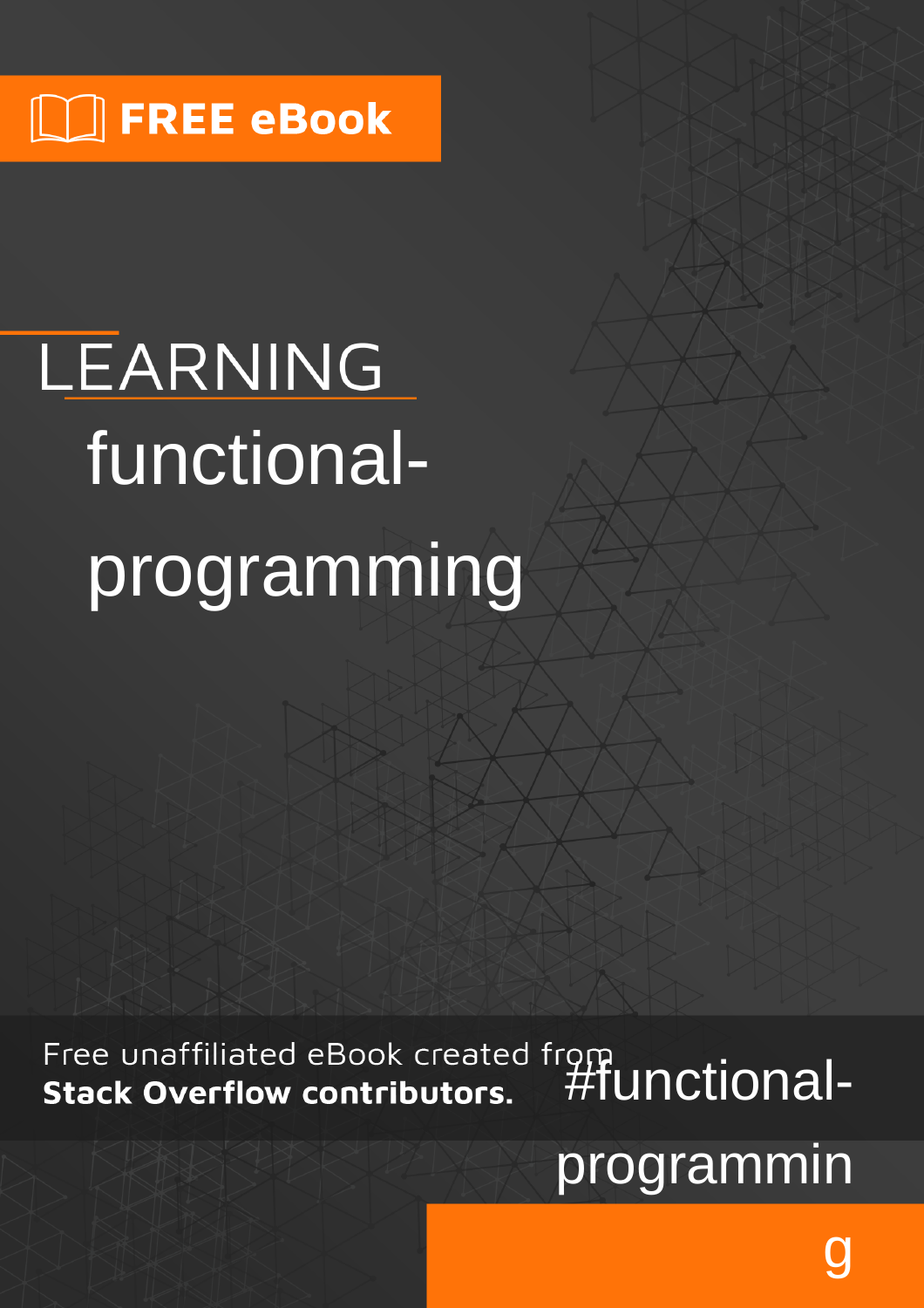# **Table of Contents**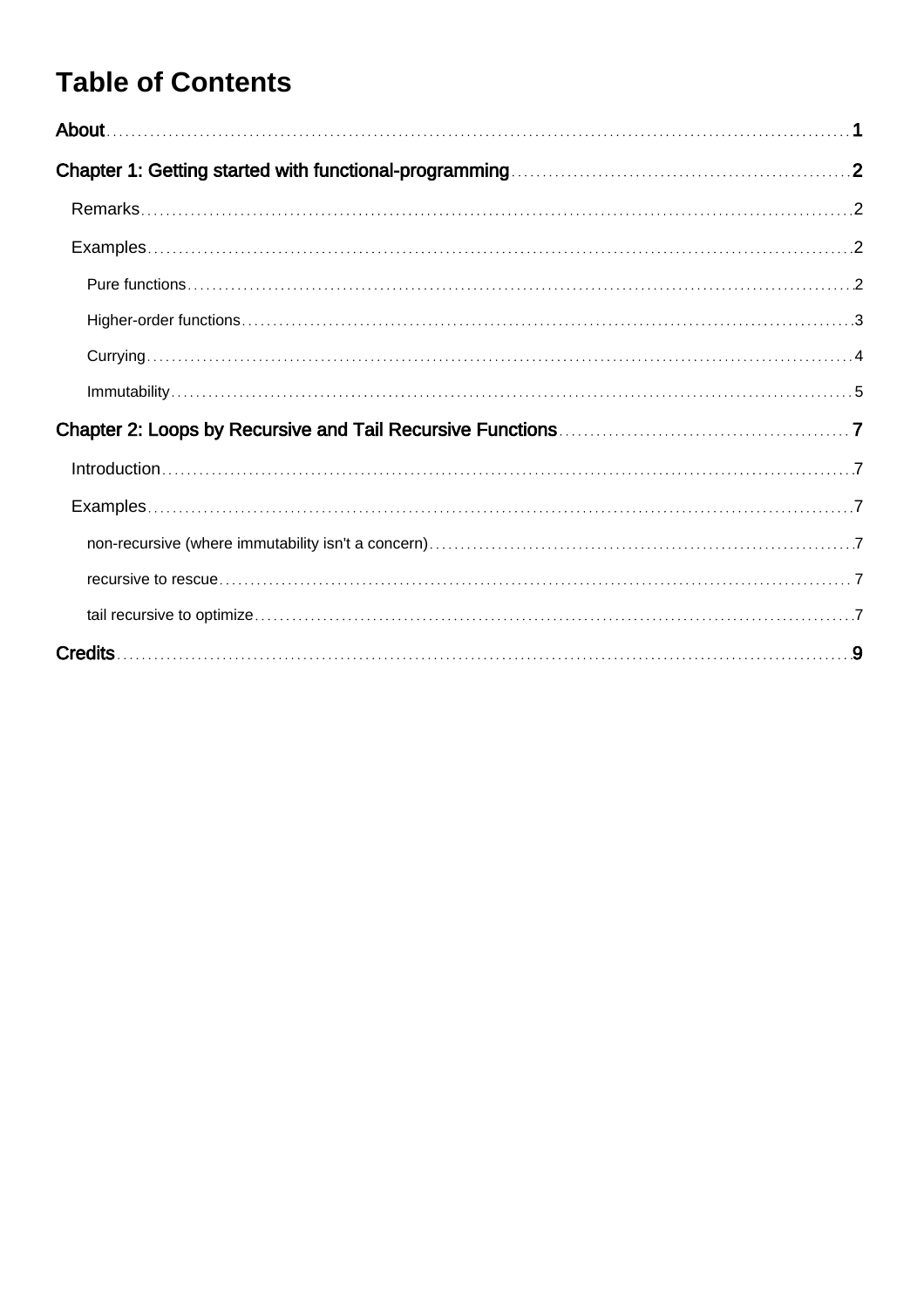<span id="page-2-0"></span>

You can share this PDF with anyone you feel could benefit from it, downloaded the latest version from: [functional-programming](http://riptutorial.com/ebook/functional-programming)

It is an unofficial and free functional-programming ebook created for educational purposes. All the content is extracted from [Stack Overflow Documentation](https://archive.org/details/documentation-dump.7z), which is written by many hardworking individuals at Stack Overflow. It is neither affiliated with Stack Overflow nor official functionalprogramming.

The content is released under Creative Commons BY-SA, and the list of contributors to each chapter are provided in the credits section at the end of this book. Images may be copyright of their respective owners unless otherwise specified. All trademarks and registered trademarks are the property of their respective company owners.

Use the content presented in this book at your own risk; it is not guaranteed to be correct nor accurate, please send your feedback and corrections to [info@zzzprojects.com](mailto:info@zzzprojects.com)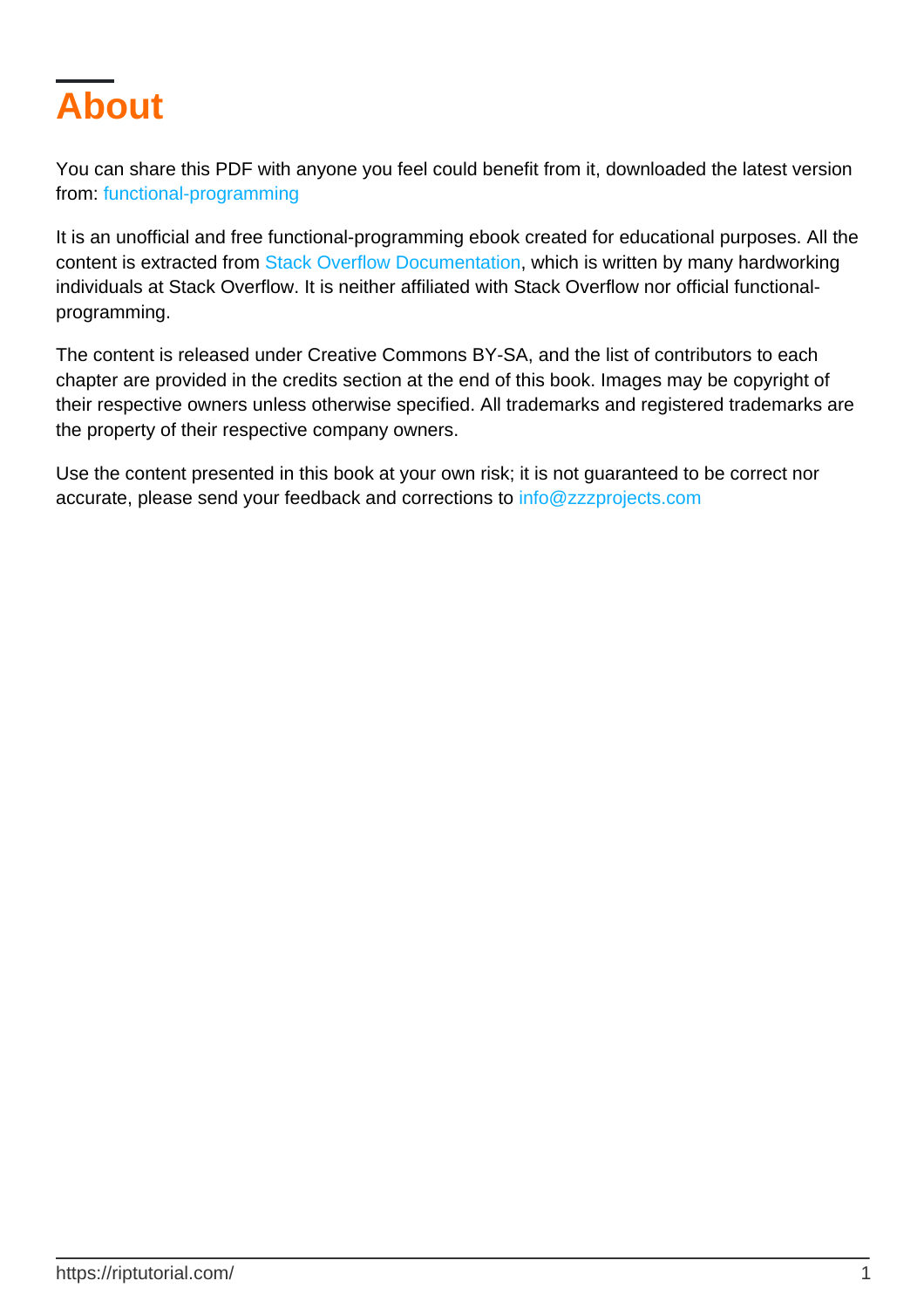# <span id="page-3-0"></span>**Chapter 1: Getting started with functionalprogramming**

### <span id="page-3-1"></span>**Remarks**

Functional programming is a programming paradigm which models computations (and thus programs) as the evaluation of mathematical functions. It has its roots in lambda calculus, which was developed by Alonzo Church in his research on computability.

Functional programming has some interesting concepts:

- **Higher Order functions**
- **Purity**
- **Recursion**
- **Laziness**
- **Referential Transparency**
- **Currying**
- **Functors**
- **Monads**
- **Memoization & Tail-call Optimization**
- **Functional Unit Testing**

Some examples of functional programming languages are [Lisp,](http://www.riptutorial.com/lisp/topic/4767/getting-started-with-lisp) [Haskell,](http://www.riptutorial.com/haskell/topic/251/getting-started-with-haskell-language) [Scala](http://www.riptutorial.com/scala/topic/216/getting-started-with-scala-language) and [Clojure](http://www.riptutorial.com/clojure/topic/827/getting-started-with-clojure), but also other languages, like [Python,](http://www.riptutorial.com/python/topic/193/getting-started-with-python-language) [R](http://www.riptutorial.com/r/topic/360/getting-started-with-r-language) and [Javascript](http://www.riptutorial.com/javascript/topic/185/getting-started-with-javascript) allow to write (parts of) your programs in a functional style. Even in [Java,](http://www.riptutorial.com/java/topic/84/getting-started-with-java-language) functional programming has found its place with [Lambda](http://www.riptutorial.com/java/topic/84/getting-started-with-java-language/91/lambda-expressions) [Expressions](http://www.riptutorial.com/java/topic/84/getting-started-with-java-language/91/lambda-expressions) and the [Stream API](http://www.riptutorial.com/java/topic/84/getting-started-with-java-language/88/streams) which were introduced in Java 8.

## <span id="page-3-2"></span>**Examples**

#### <span id="page-3-3"></span>**Pure functions**

Pure functions are self-contained, and have no side effects. Given the same set of inputs, a pure function will always return the same output value.

The following function is pure:

```
function pure(data) {
     return data.total + 3;
}
```
However, this function is not pure as it modifies an external variable:

```
function impure(data) {
  data.total += 3; return data.total;
```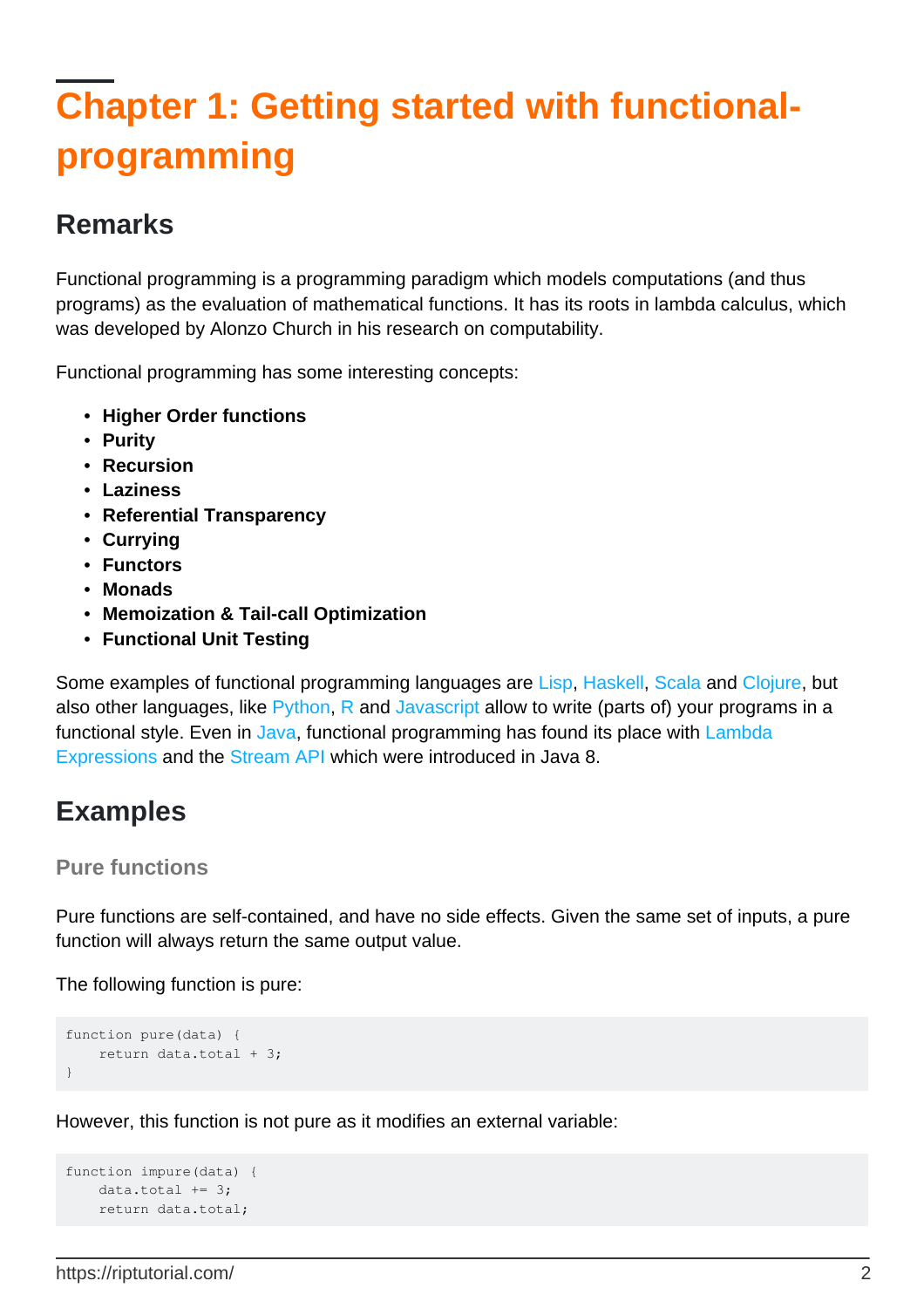#### }

#### Example:

```
data = f total: 6
};
pure(data); // outputs: 9
impure(data); // outputs: 9 (but now data.total has changed)
impure(data); // outputs: 12
```
#### <span id="page-4-0"></span>**Higher-order functions**

Higher-order functions take other functions as arguments and/or return them as results. They form the building blocks of functional programming. Most functional languages have some form of filter function, for example. This is a higher-order function, taking a list and a predicate (function that returns true or false) as arguments.

Functions that do neither of these are often referred to as first-order functions.

```
function validate(number, predicate) {
    if (predicate) { // Is Predicate defined
        return predicate(number);
    }
    return false;
}
```
Here "predicate" is a function that will test for some condition involving its arguments and return true or false.

An example call for the above is:

```
validate(someNumber, function(arg) {
  return arg % 10 == 0; }
);
```
A common requirement is to add numbers within a range. By using higher-order functions we can extend this basic capability, applying a transformation function on each number before including it in the sum.

You want to add all integers within a given range (using Scala)

```
def sumOfInts(a: Int, b: Int): Int = {
 if(a > b) 0
  else a + sumOfInts(a+1, b)
}
```
You want to add squares of all integers within a given range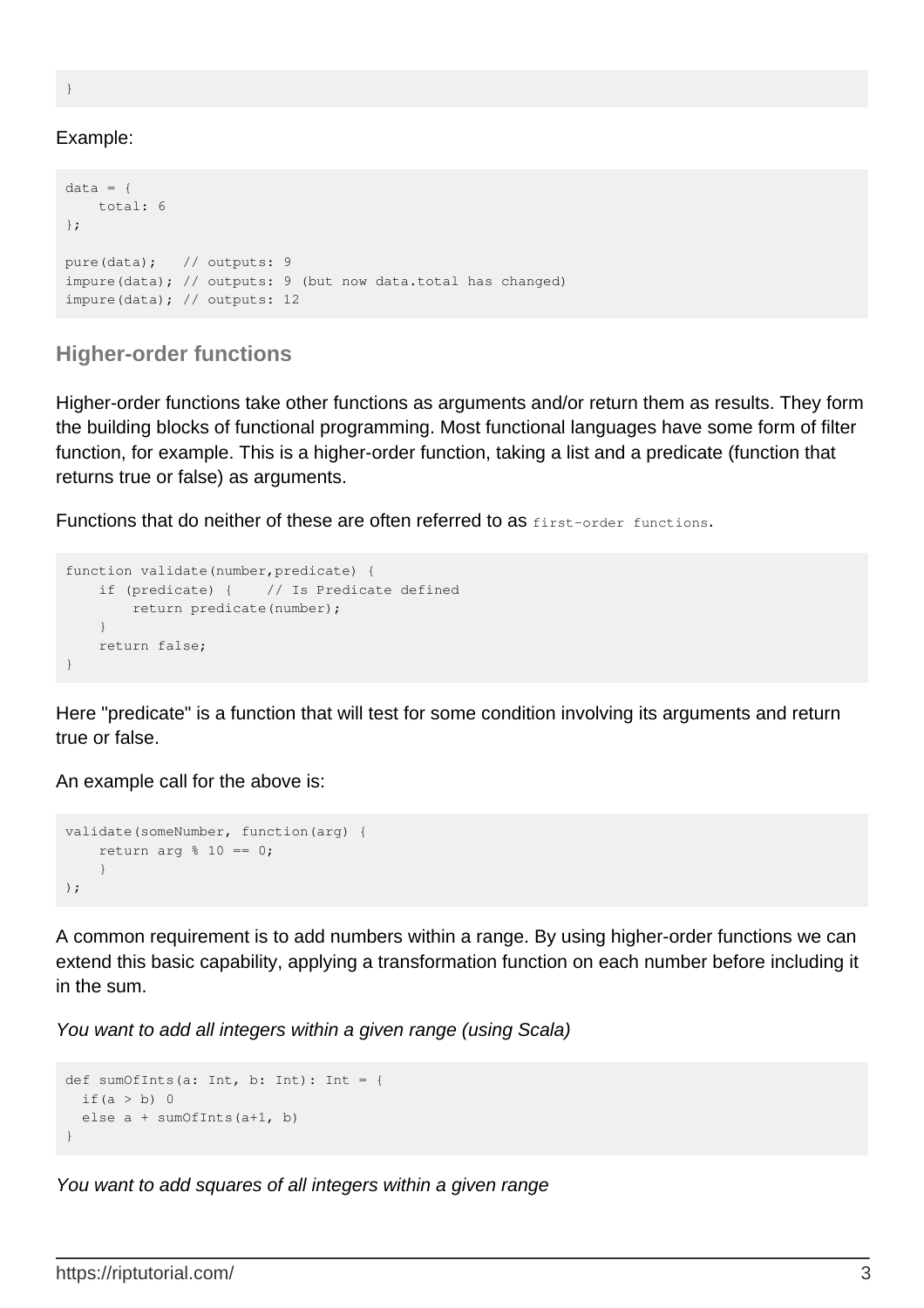```
def square(a: Int): Int = a * adef sumOfSquares(a: Int, b: Int): Int = {
 if(a > b) 0
  else square(a) + sumOfSquares(a + 1, b)
}
```
Notice these things have 1 thing in common, that you want to apply a function on each argument and then add them.

Lets create a higher-order function to do both:

```
def sumHOF(f: Int => Int, a: Int, b: Int): Int = {
 if(a > b) 0
 else f(a) + sumHOF(f, a + 1, b)
}
```
You can call it like this:

```
def identity(a: Int): Int = a
def square(a: Int): Int = a * a
```
Notice that sumOfInts and sumOfSquare can be defined as:

```
def sumOfInts(a: Int, b: Int): Int = sumHOF(identity, a, b)
def sumOfSquares(a: Int, b: Int): Int = sumHOF(square, a, b)
```
As you can see from this simple example, higher-order functions provide more generalized solutions and reducing code duplication.

I have used Scala By Example - by Martin Odersky as a reference.

#### <span id="page-5-0"></span>**Currying**

Currying is the process of transforming a function that takes multiple arguments into a sequence of functions that each has only a single parameter. Currying is related to, but not the same as, partial application.

Let's consider the following function in JavaScript:

var add =  $(x, y)$  =>  $x + y$ 

We can use the definition of currying to rewrite the add function:

var add =  $x \Rightarrow y \Rightarrow x + y$ 

This new version takes a single parameter,  $x$ , and returns a function that takes a single parameter,  $_{\rm y}$ , which will ultimately return the result of adding  $_{\rm x}$  and  $_{\rm y}$ .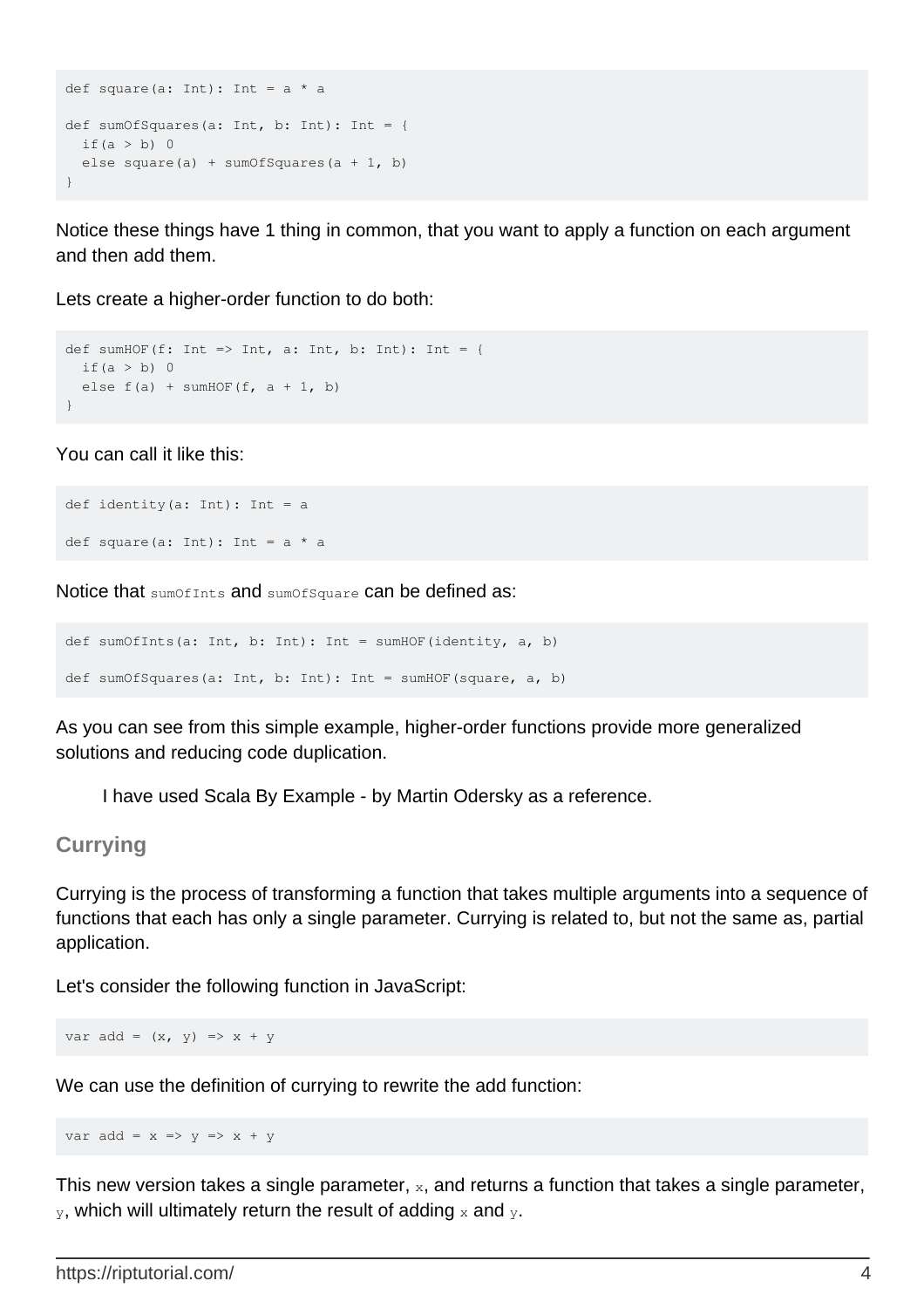```
var add5 = add(5)var fifteen = add5(10) // fifteen = 15
```
Another example is when we have the following functions that put brackets around strings:

var generalBracket = (prefix, str, suffix) => prefix + str + suffix

Now, every time we use  $q$ eneralBracket we have to pass in the brackets:

```
var bracketedJim = generalBracket("{", "Jim", "}") // "{Jim}"
var doubleBracketedJim = generalBracket("{{", "Jim", "}}") // "{{Jim}}"
```
Besides, if we pass in the strings that are not brackets, our function still return a wrong result. Let's fix that:

```
var generalBracket = (prefix, suffix) => str => prefix + str + suffix
var bracket = generalBracket("{", "}")
var doubleBracket = generalBracket("{{", "}}")
```
Notice that both **bracket and doubleBracket are now functions** waiting for their final parameter:

```
var bracketedJim = bracket("Jim") // "\{Jim\}"
var doubleBracketedJim = doubleBracket("Jim") // "{{Jim}}"
```
#### <span id="page-6-0"></span>**Immutability**

In traditional object-oriented languages,  $x = x + 1$  is a simple and legal expression. But in Functional Programming, it's illegal.

Variables don't exist in Functional Programming. Stored values are still called variables only because of history. In fact, they are constants. Once  $<sub>x</sub>$  takes a value, it's that value for life.</sub>

So, if a variable is a constant, then how can we change its value?

Functional Programming deals with changes to values in a record by making a copy of the record with the values changed.

For example, instead of doing:

```
var numbers = [1, 2, 3];
numbers[0] += 1; // numbers = [2, 2, 3];
```
You do:

```
var numbers = \begin{bmatrix} 1 \\ 2 \\ 3 \end{bmatrix};
var newNumbers = numbers.map(function(number) {
     if (numbers.indexOf(number) == 0)
          return number + 1
     return number
});
```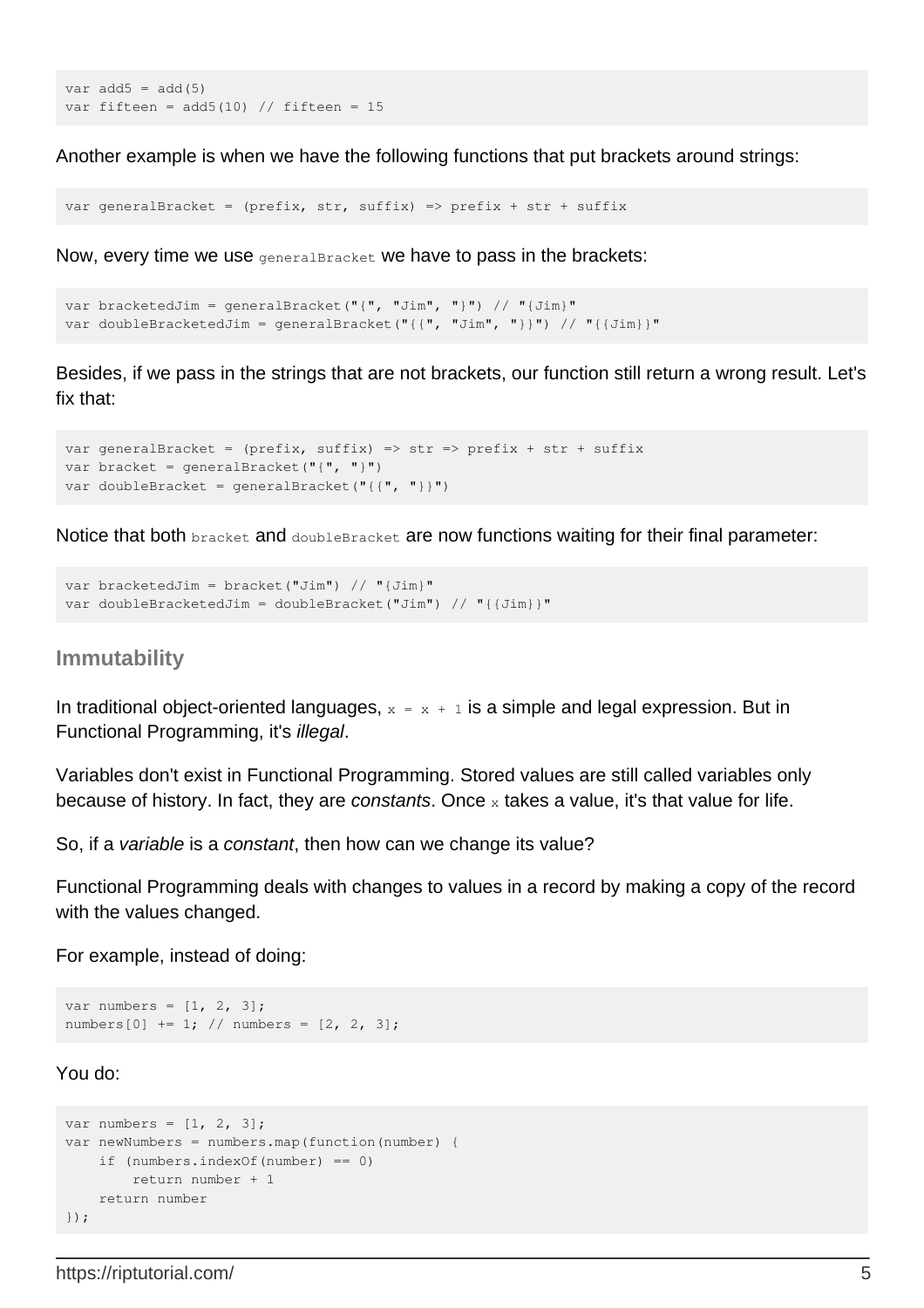console.log(newNumbers) // prints [2, 2, 3]

And there are no loops in Functional Programming. We use recursion or higher-order functions like map, filter and reduce to avoid looping.

Let's create a simple loop in JavaScript:

```
var acc = 0;for (var i = 1; i <= 10; ++i)
  acc += i:console.log(acc); // prints 55
```
We can still do better by changing acc's lifetime from global to local:

```
function sumRange(start, end, acc) {
   if (start > end)
        return acc;
    return sumRange(start + 1, end, acc + start)
}
console.log(sumRange(1, 10, 0)); // 55
```
No variables or loops mean simpler, safer and more readable code (especially when debugging or testing - you don't need to worry about the value of  $x$  after a number of statements, it will never change).

Read Getting started with functional-programming online: [https://riptutorial.com/functional](https://riptutorial.com/functional-programming/topic/3184/getting-started-with-functional-programming)[programming/topic/3184/getting-started-with-functional-programming](https://riptutorial.com/functional-programming/topic/3184/getting-started-with-functional-programming)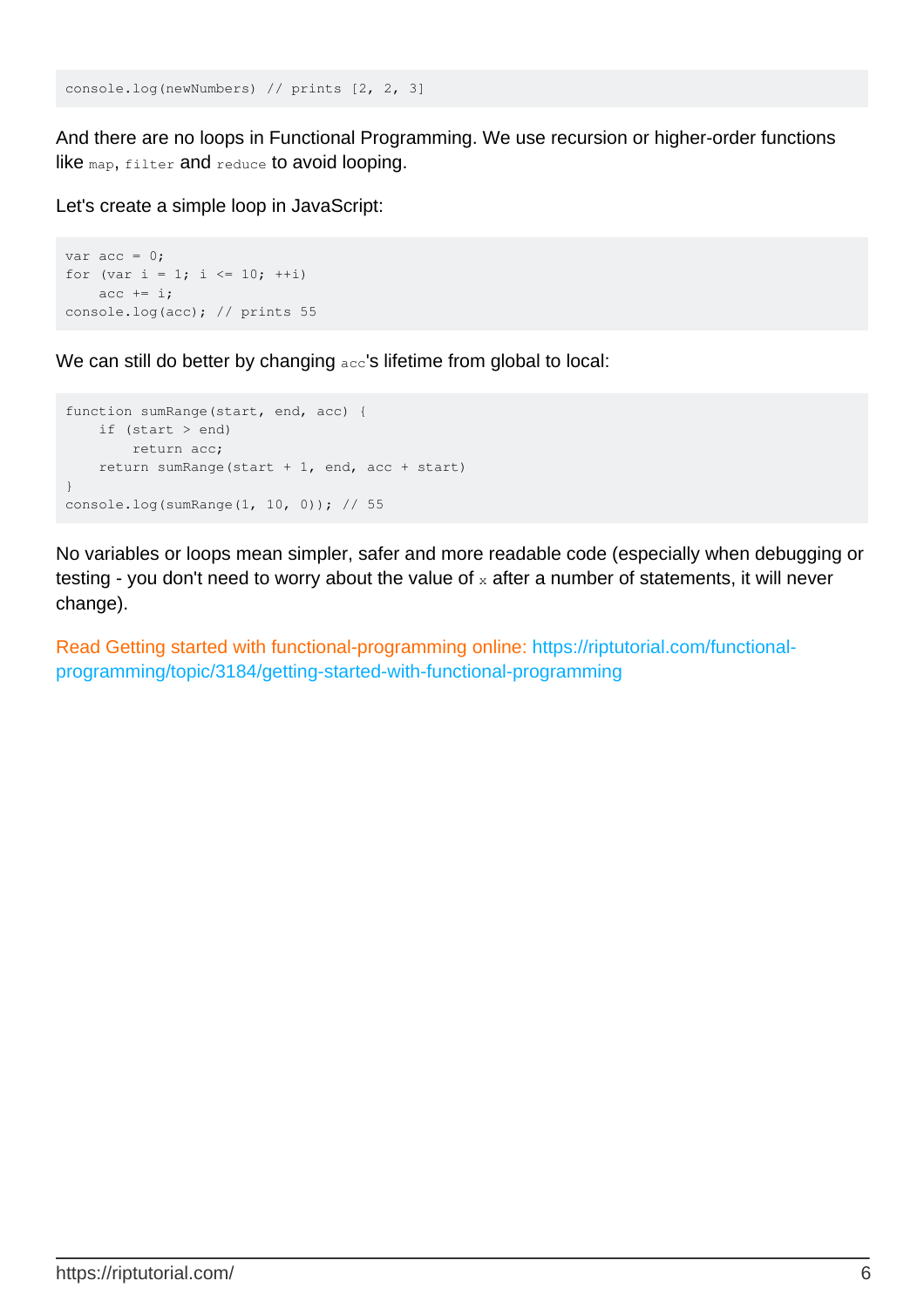# <span id="page-8-0"></span>**Chapter 2: Loops by Recursive and Tail Recursive Functions**

## <span id="page-8-1"></span>**Introduction**

As you already know, for the sake of immutability you can't process data using for loops and while loops. So we have recursive functions to rescue.

## <span id="page-8-2"></span>**Examples**

<span id="page-8-3"></span>**non-recursive (where immutability isn't a concern)**

```
function sum(numbers) {
   var total = 0;
   for (var i = numbers.length - 1; i >= 0; i--) {
       total += numbers[i];
     }
    return total;
}
```
<span id="page-8-4"></span>It's a procedural code with mutations (over  $_{\text{total}}$ ).

**recursive to rescue**

```
function sum(numbers) {
    if(numbers.length == 0) {
        return 0;
     }
     return numbers[0] + sum(numbers.slice(1));
}
```
this is the recursive version. there's no mutation, but we are making a call stack as below which uses extra memory.

```
sum([10, 5, 6, 7]);
    10 + \text{sum}([5, 6, 7]);
        10 + 5 + \text{sum}([6, 7]);
            10 + 5 + 6 + \text{sum}([7]);10 + 5 + 6 + 7 + \text{sum}([1]);
                    10 + 5 + 6 + 7 + 0;
```
<span id="page-8-5"></span>**tail recursive to optimize**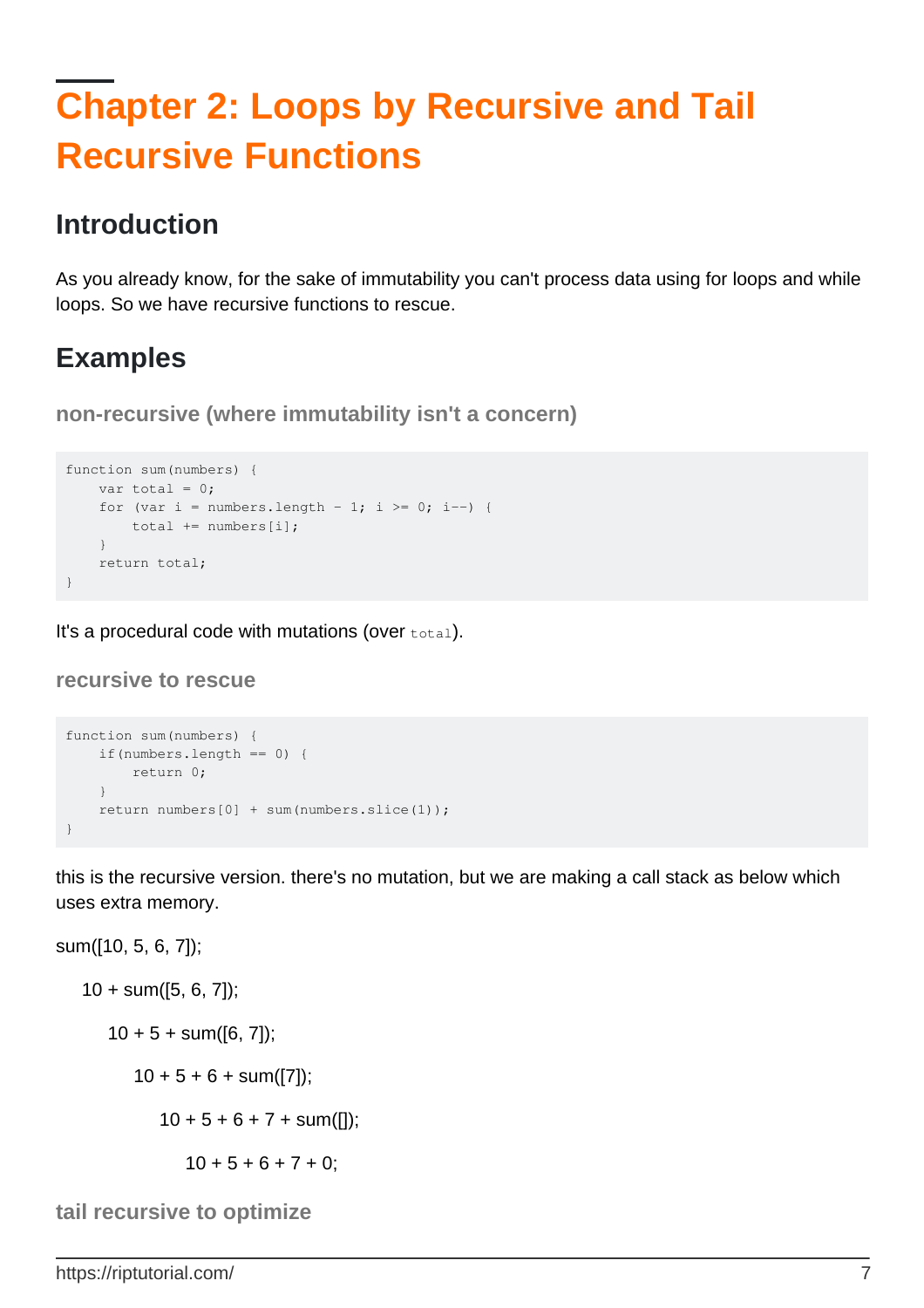```
function sum(numbers) {
    return tail_sum(numbers, 0);
}
function tail_sum(numbers, acc) {
     if(numbers.length == 0) {
        return acc;
     }
     return tail_sum(numbers.slice(1), acc + numbers[0]);
}
```
in the tail recursive version, function return value does not need to wait till the end to do it its calculations, so there's no huge stack here; only two levels.

sum([10, 5, 6, 7]);

 tail\_sum([10, 5, 6, 7], 0); tail\_sum([5, 6, 7], 10); tail\_sum([6, 7], 15); tail\_sum([7], 21); tail\_sum([], 28); 28;

Read Loops by Recursive and Tail Recursive Functions online: [https://riptutorial.com/functional](https://riptutorial.com/functional-programming/topic/10819/loops-by-recursive-and-tail-recursive-functions)[programming/topic/10819/loops-by-recursive-and-tail-recursive-functions](https://riptutorial.com/functional-programming/topic/10819/loops-by-recursive-and-tail-recursive-functions)